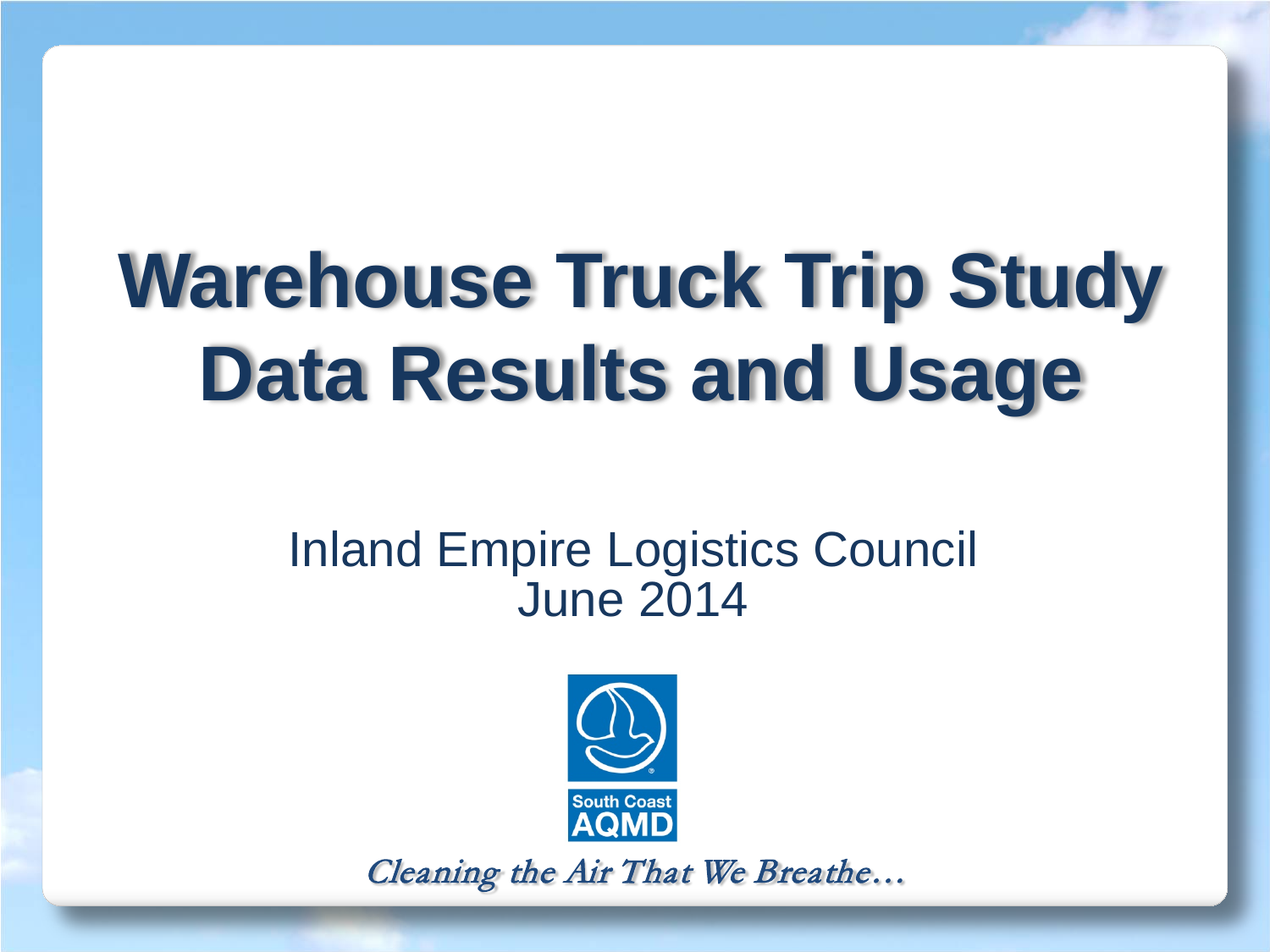# **Purpose**

- To provide guidance on how to quantify warehouse truck emissions for CEQA air quality analyses
	- ▶ Technical guidance to lead agencies and project proponents
	- ▶ Consistency for SCAQMD staff comments on air quality analysis
	- $\triangleright$  To establish "substantial evidence" for assumptions used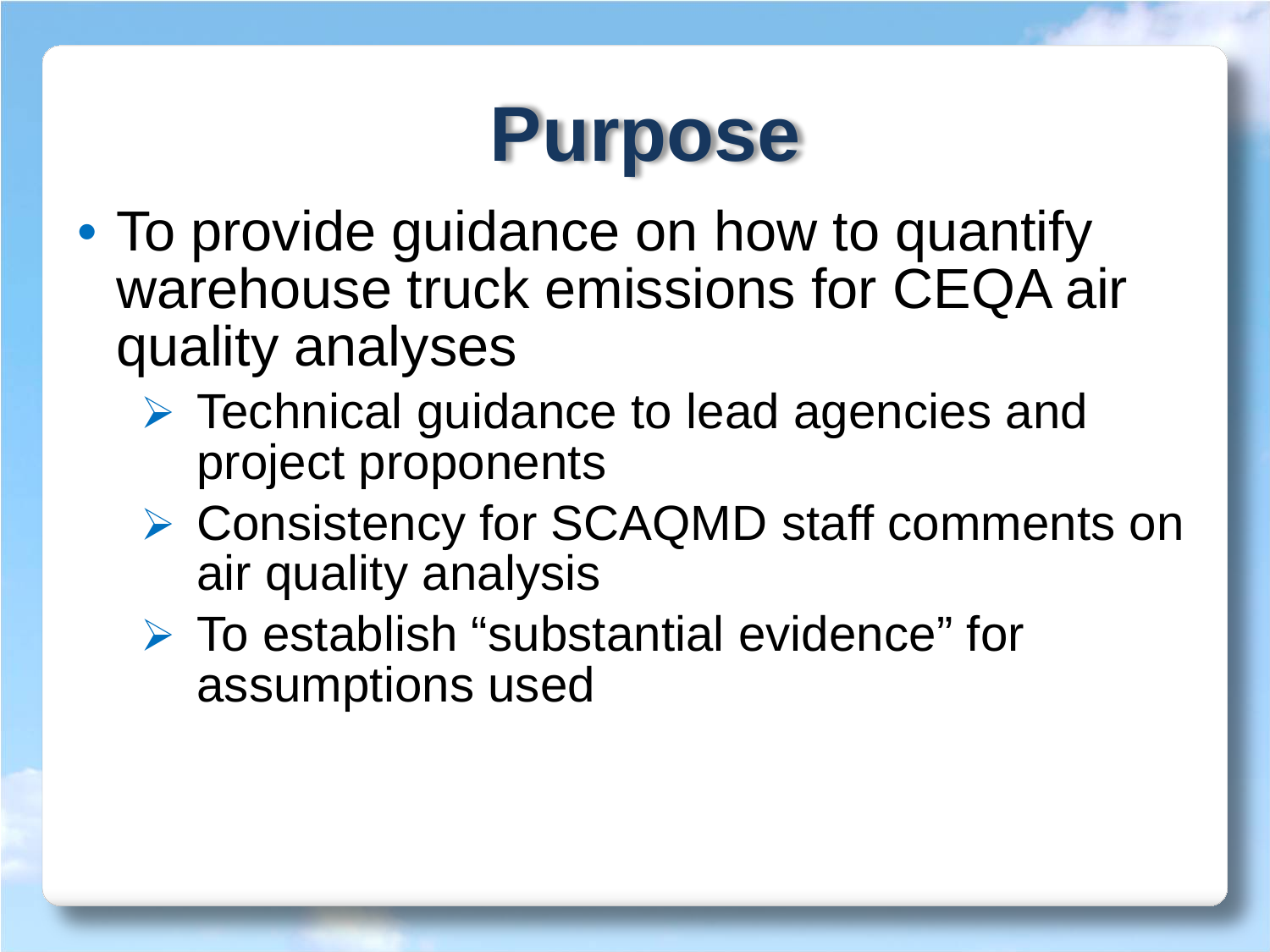### **CEQA Air Quality Analyses for Warehouses**

- Quantifying air quality impacts for CEQA
	- $\triangleright$  Different than traffic impacts
	- Truck emissions >90% of air impact
- CEQA requires use of "conservative analysis" to afford "fullest possible protection of the environment"
	- ▶ SCAQMD CEQA Air Quality Handbook recommends "utilizing the highest daily emissions"
- SCAQMD staff comment letters or testimonies may be used in CEQA litigation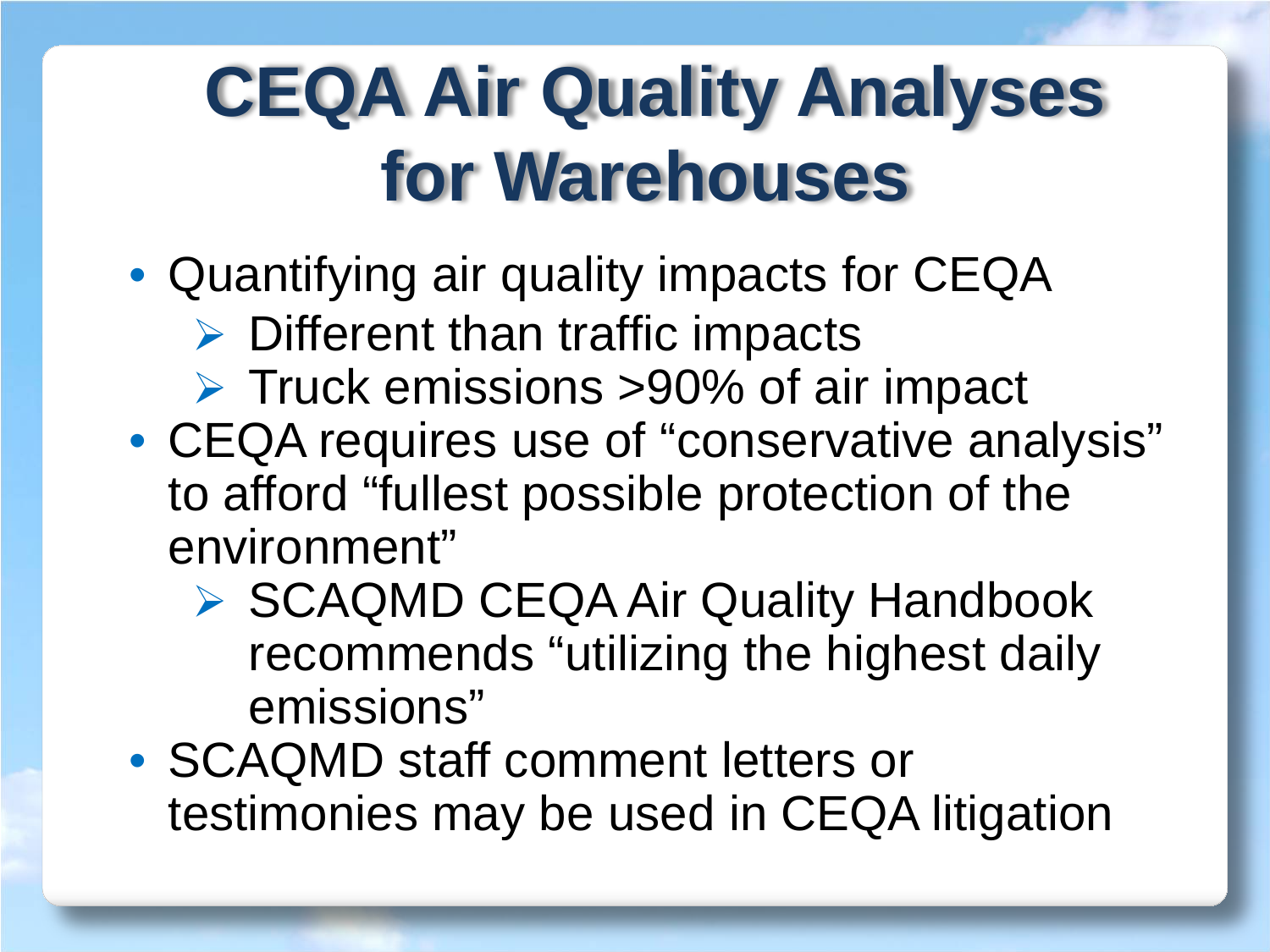# **Key Challenges When Determining Trip Rate for Warehouses**

- Tenant often unknown when CEQA document certified
- Finding most appropriate trip rate for air quality analysis
	- $\triangleright$  ITE vs. other recommendations
	- $\triangleright$  Annual average rates vs. peak daily rates
	- $\triangleright$  Potential for overbuilding transportation infrastructure
- Availability of mitigation options
	- $\triangleright$  Feasibility of clean trucks
	- $\triangleright$  Other (e.g., siting, truck routes, fueling infrastructure)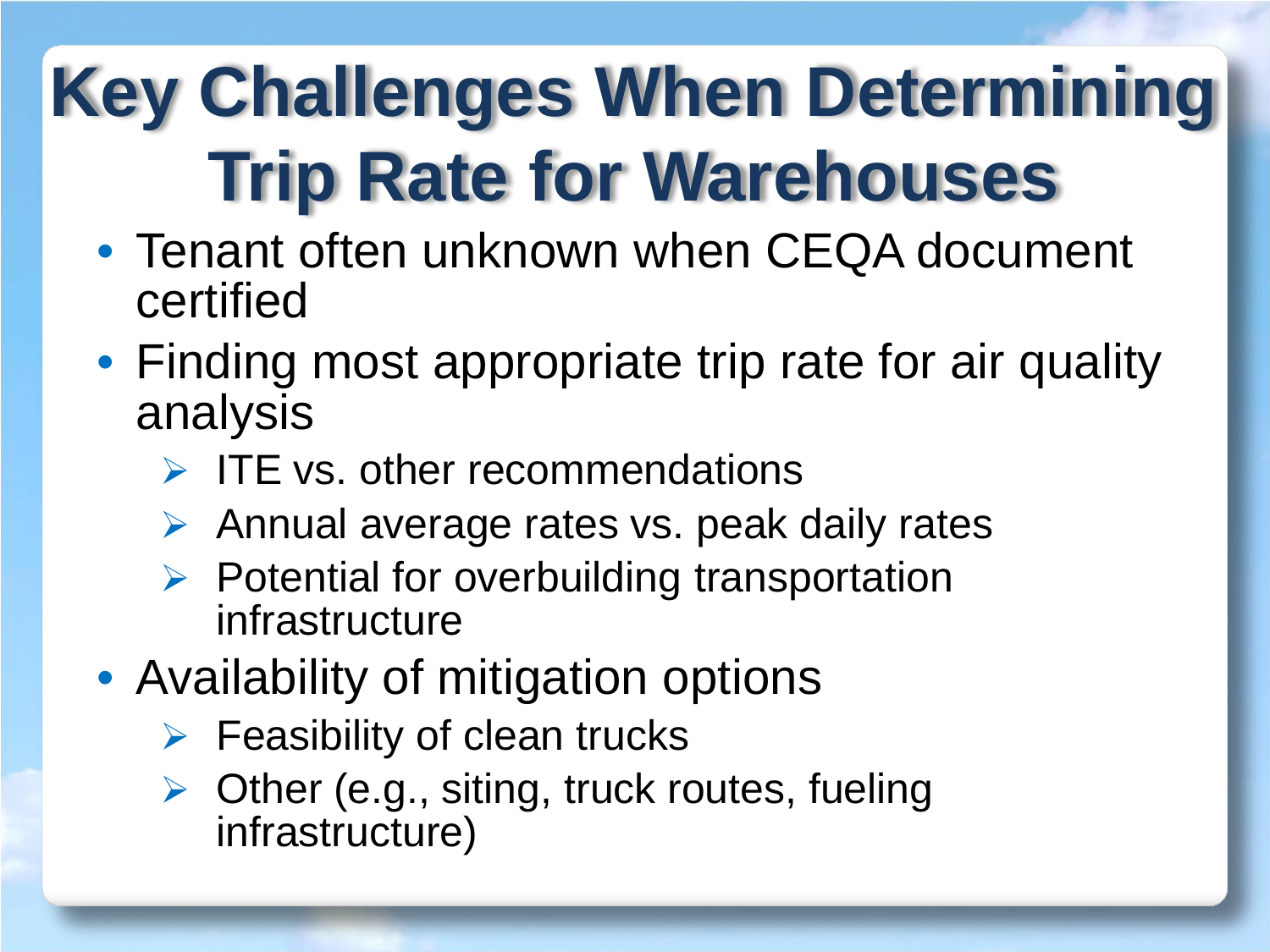#### **Current Guidance to Determine Use of Peak Rates for CEQA Air Quality Analysis**

- Guidance applicable to all land uses
- Different air quality thresholds / averaging periods require different emission rates

| <b>CEQA Threshold</b>               | <b>Averaging Period</b> | <b>Use Average</b><br><b>Rate</b> | <b>Use Peak</b><br>Rate |
|-------------------------------------|-------------------------|-----------------------------------|-------------------------|
| <b>Regional Criteria Pollutant</b>  | Daily                   |                                   | X                       |
| <b>Localized Criteria Pollutant</b> | $<$ 24hrs               |                                   | X                       |
| <b>Localized Criteria Pollutant</b> | $>$ 24hrs               | $\boldsymbol{X}$                  |                         |
| $HRA - cancer$                      | 70 year                 | $\boldsymbol{\mathsf{X}}$         |                         |
| $HRA$ – chronic                     | 1 year                  | $\boldsymbol{\mathsf{X}}$         |                         |
| $HRA - acute$                       | 1 hour                  |                                   | X                       |
| <b>GHG</b>                          | 30 year                 | $\boldsymbol{\mathsf{X}}$         |                         |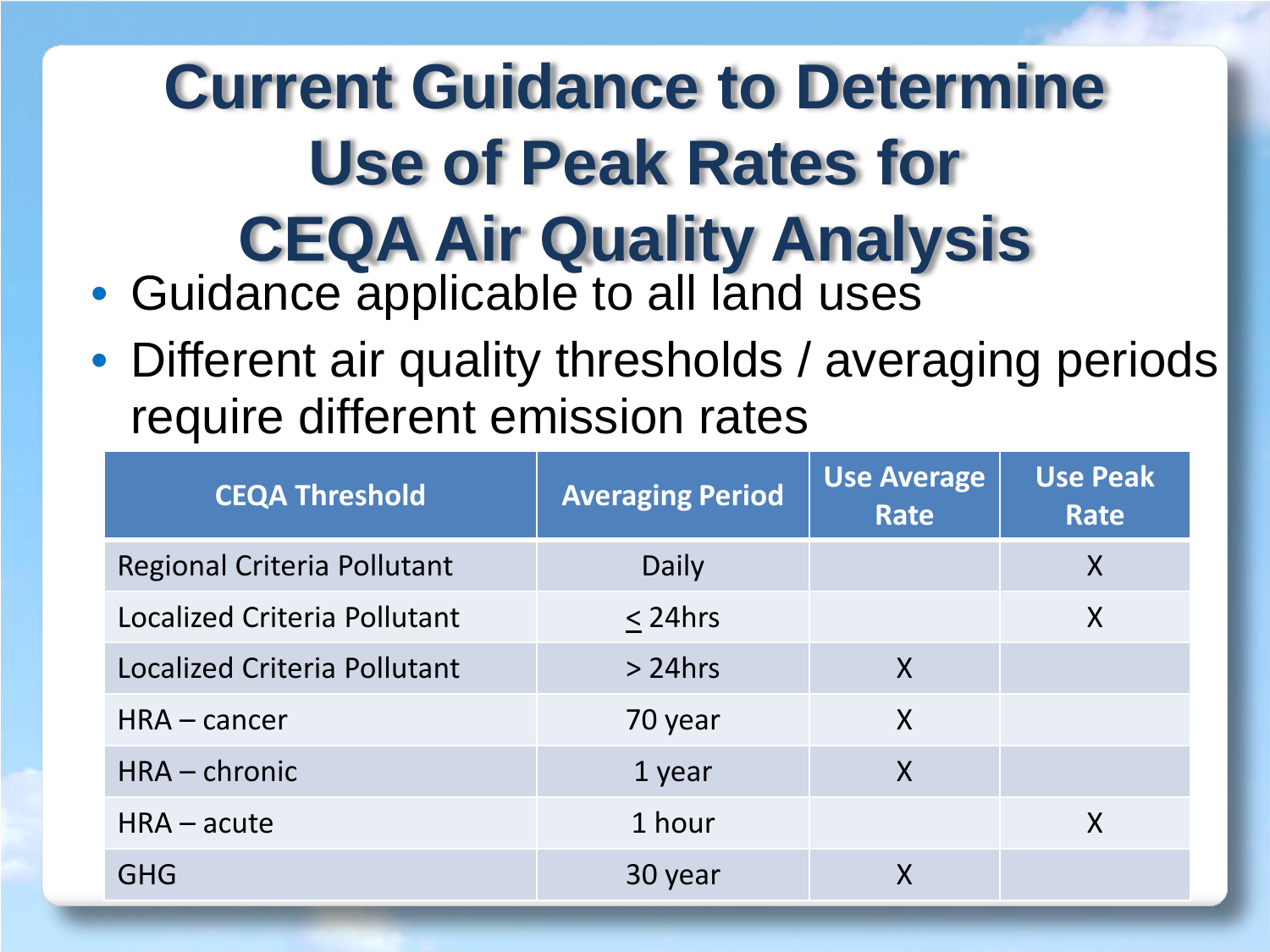# **ITE Trip Rates**

#### • Institute of Transportation Engineers

- $\triangleright$  ITE is an international educational and scientific association of transportation engineers and other professionals who are responsible for meeting mobility and safety needs.
- $\triangleright$  ITE compiles data provided voluntarily to ITE by local government, consultants, etc. for use with:
	- $\Box$  Site access requirements
	- □ Estimates for off-site transportation improvements
	- $\Box$  Implications for zoning/land use changes
- Local governments
	- $\triangleright$  Project-specific rates commonly differ from ITE guidance

□ 14 out of 18 CEQA docs in past year use truck rates < ITE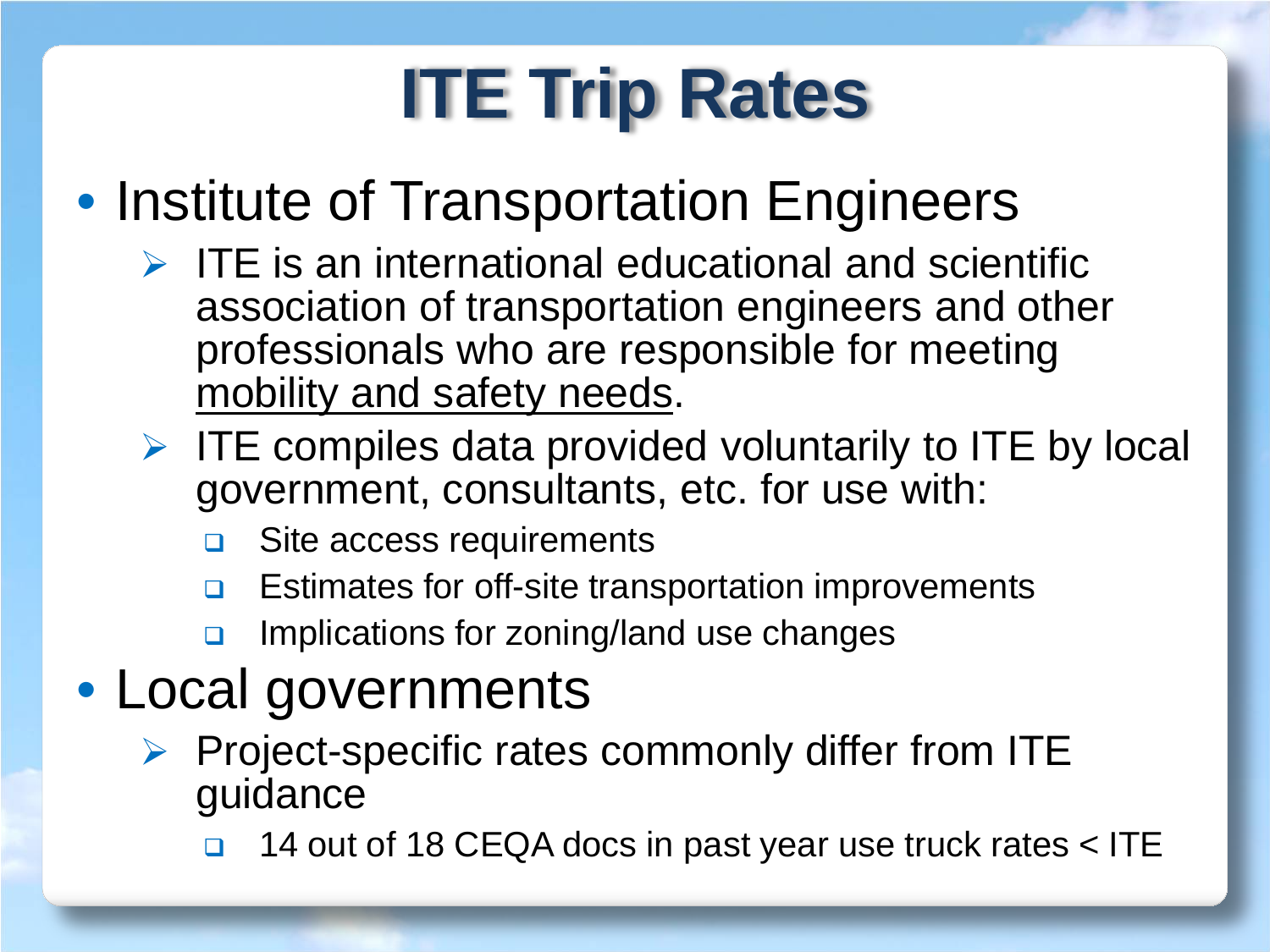# **SCAQMD Warehouse Truck Study Findings**

- Study collected two datasets
	- Trip Counts at Warehouses (average rates)
	- Business Surveys (peaking factor)

*Trip Count Data*

|                         | <b>Trip Rate (trips/tsf)</b> |               |  |
|-------------------------|------------------------------|---------------|--|
| <b>Grouping</b>         | <b>Overall</b>               | <b>Trucks</b> |  |
| All Sites (N=33)        | 1.51                         | 0.50          |  |
| Non-Cold Storage (N=28) | 1.34                         | 0.40          |  |
| Only Cold Storage (N=5) | 2.49                         | 1.10          |  |

7

#### *Peaking Factor from Business Survey*

| <b>Cold Storage</b> | Non-Cold Storage |
|---------------------|------------------|
| 20%                 | 33%              |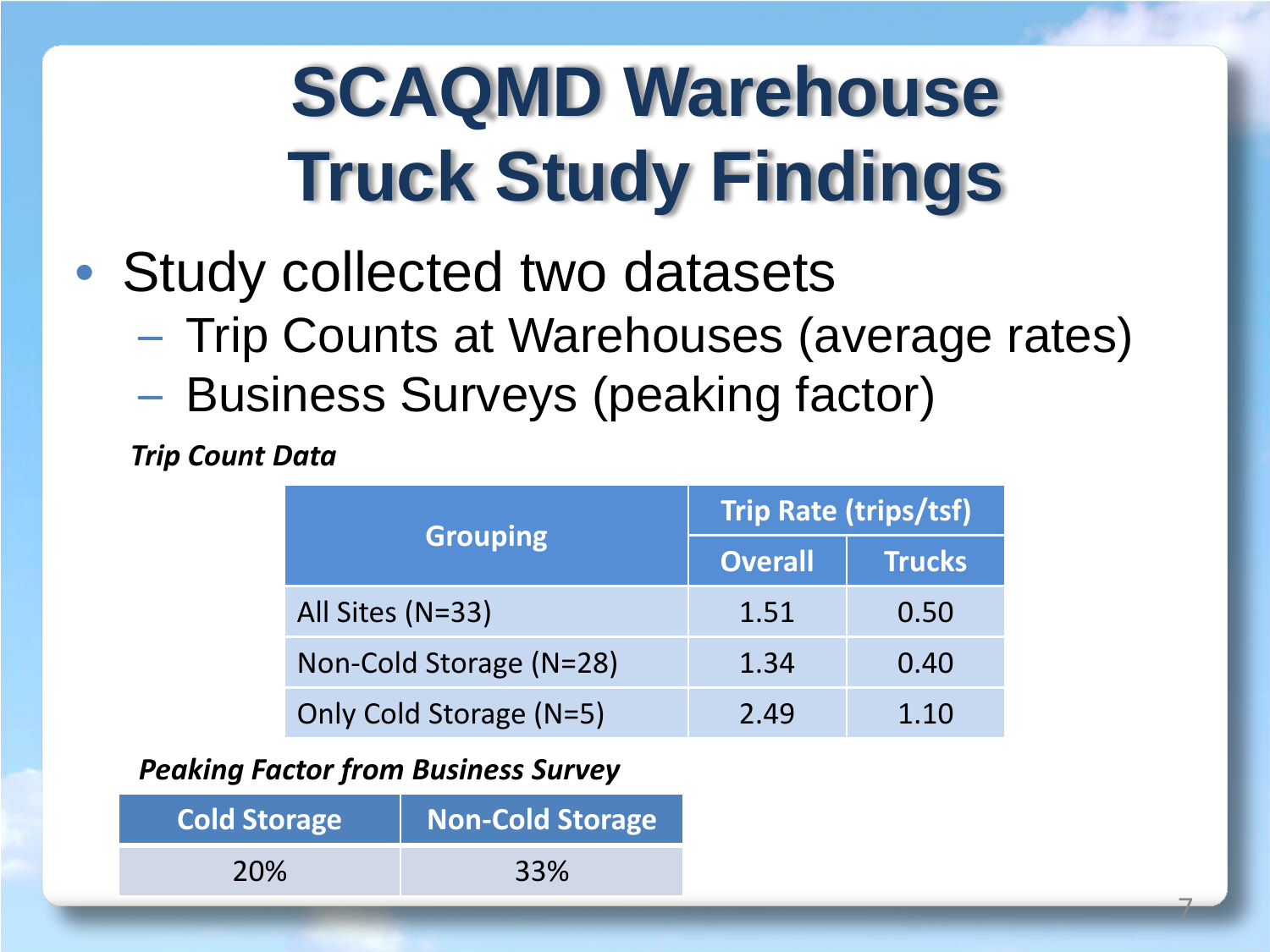# **SCAQMD Trip Counts Compared to Existing Data**

- Trip counts demonstrate wide range of trip rates
	- $\triangleright$  High variability consistent with ITE results
	- $\triangleright$  SCAQMD trip counts  $\sim$  60% higher than trip rates from available CEQA documents for same facility
	- $\triangleright$  SCAQMD truck trip counts  $\sim$ 140% higher than truck trip counts from 2008 NAIOP study for same facility
- Key parameters contributing to variation
	- Business cycle (e.g., seasonal, daily, recession, etc.)
	- Business type (e.g., e-commerce vs. grocery)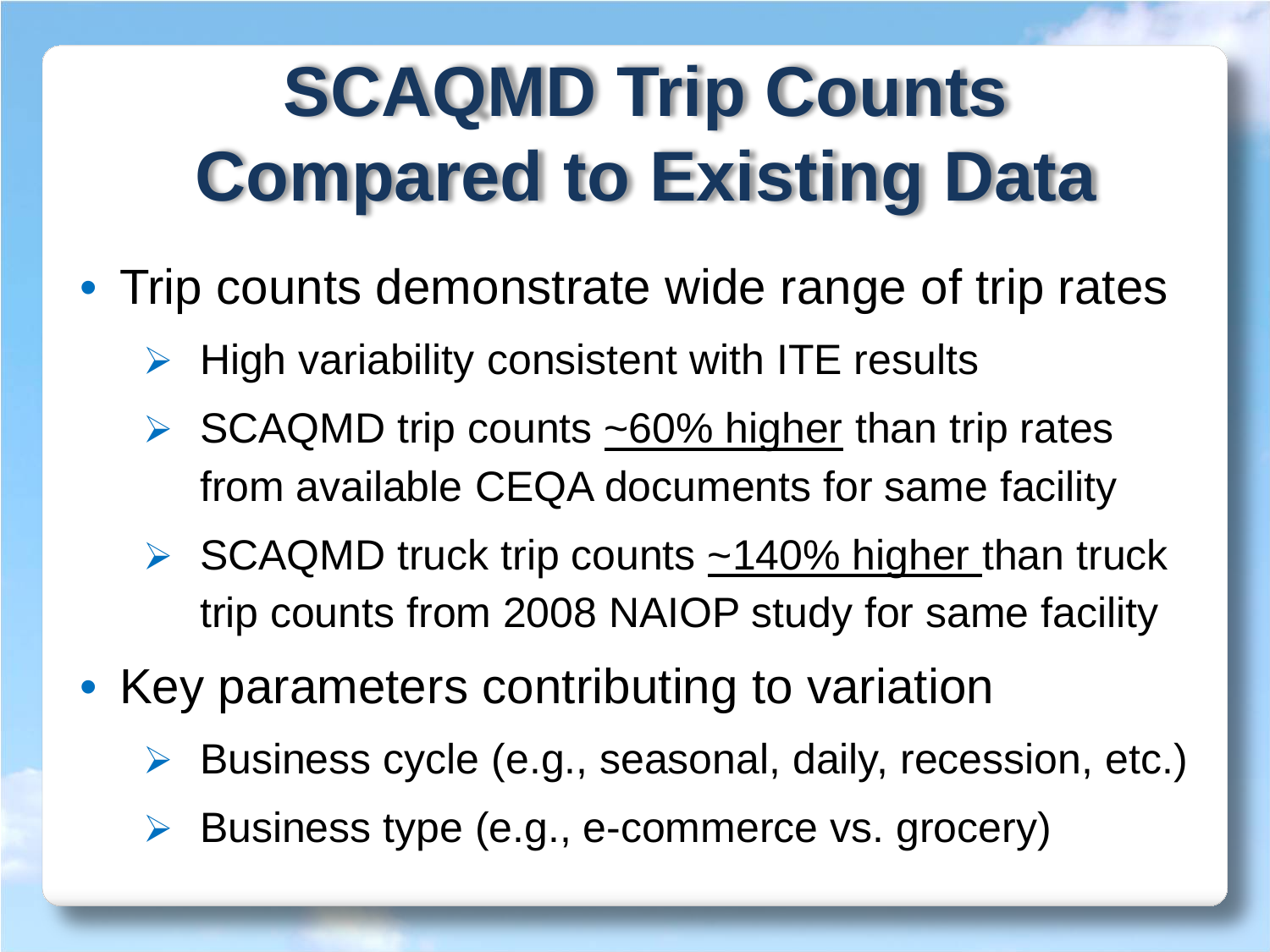### **Data Comparison - SCAQMD Trip Counts vs. Previous CEQA Analyses\***

|                                           |                  | Year of         |                | <b>SCAQMD Rate / CEQA Rate</b> | <b>SCAQMD</b>      |
|-------------------------------------------|------------------|-----------------|----------------|--------------------------------|--------------------|
| <b>Facility Name</b>                      | <b>City</b>      | <b>CEQA Doc</b> | <b>Overall</b> | <b>Truck</b>                   | <b>Rate Higher</b> |
| <b>Cott Beverages</b>                     | San Bernardino   | 1995            | 3.24 / 1.44    | 1.39/0.53                      | <b>CEQA Doc</b>    |
| Walmart                                   | <b>SB County</b> | 1998            | 2.1 / 1.57     | 1.06 / 0.37                    | <b>Rate Higher</b> |
| Home Depot                                | Redlands         | 2006            | 2.8 / 1.1      | 0.97 / 0.54                    |                    |
| Ralphs                                    | Paramount        | 2006            | 2.07 / 4.96    | <b>NA</b>                      |                    |
| <b>Smart and Final -</b><br>Quad/Graphics | Riverside        | 1982            | 2.53 / 1.86    | <b>NA</b>                      |                    |
| Georgia Pacific                           | Ontario          | 1997            | 0.72 / 1.6     | 0.53 / 0.38                    |                    |
| <b>Ross</b>                               | Moreno Valley    | 2003            | 3.34 / 1.58    | 0.5 / 0.32                     |                    |
| Ross                                      | Perris           | 2001            | 3.68 / 0.59    | 0.45 / 0.26                    |                    |
| <b>Western States</b><br>Distribution     | Riverside        | 1982            | 1.17 / 1.86    | <b>NA</b>                      |                    |
| <b>UPS SCS</b>                            | Jurupa Valley    | 2003            | 1.95 / 1.58    | 0.39 / 0.32                    |                    |
| Bridgestone/Firestone                     | Ontario          | 1997            | 0.82 / 1.6     | 0.35 / 0.38                    |                    |
| <b>Skechers</b>                           | Moreno Valley    | 2008            | 0.93 / 1.69    | 0.12 / 0.91                    |                    |

#### **On Average, SCAQMD Counts ~60% higher**

*\*Only 12 CEQA docs available from 33 sites*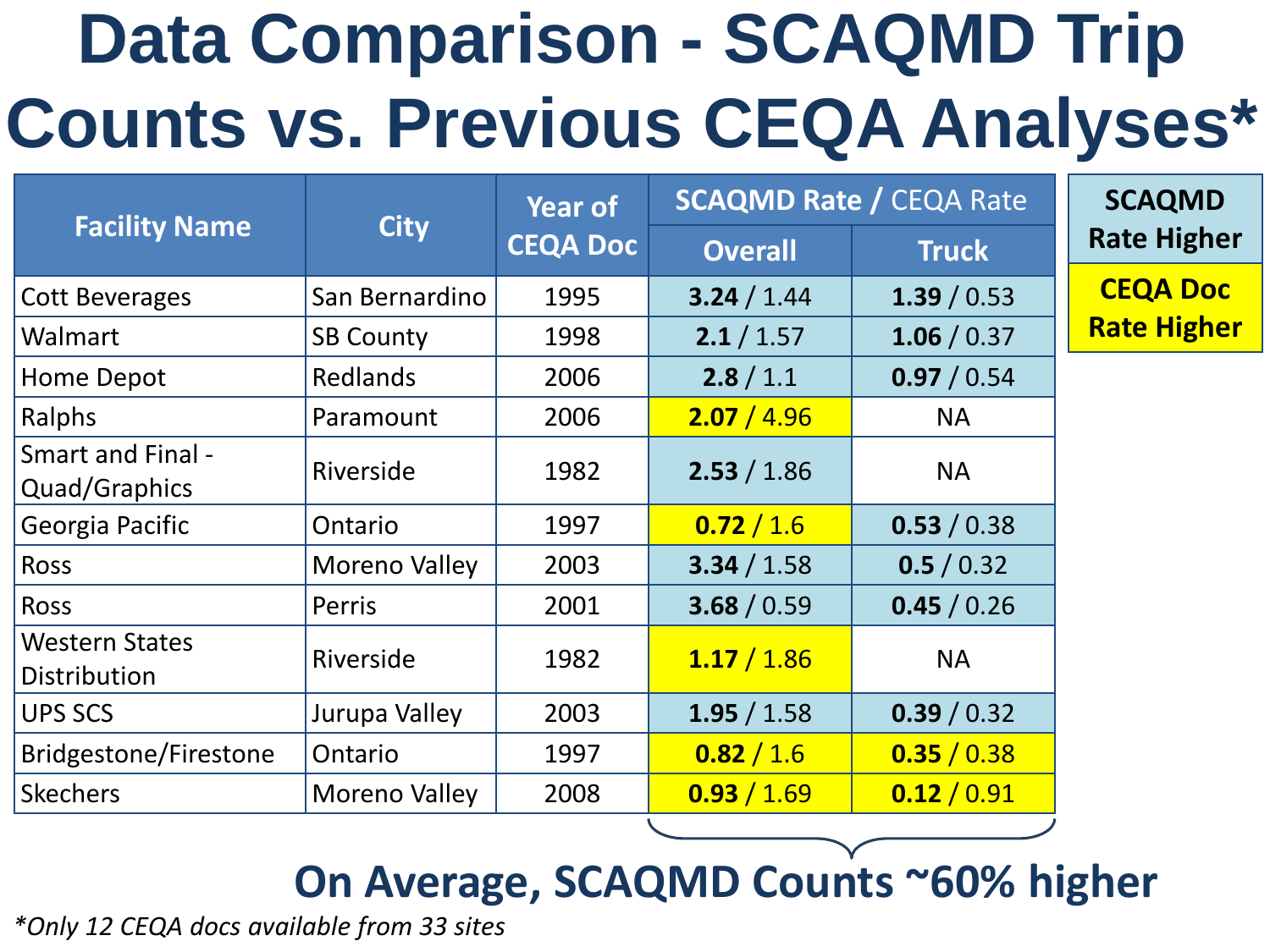### **Data Comparison – SCAQMD 2013/2014 vs. NAIOP 2008**

|                                                          | <b>SCAQMD Rate / NAIOP Rate</b> | <b>SCAQMD</b> |                                    |
|----------------------------------------------------------|---------------------------------|---------------|------------------------------------|
| <b>Facility Name</b>                                     | <b>Overall</b>                  | <b>Truck</b>  | <b>Rate Higher</b>                 |
| <b>Ross</b>                                              | 3.68 / 2.11                     | 0.45 / 0.22   | <b>NAIOP</b><br><b>Rate Higher</b> |
| Home Depot*                                              | 0.84 / 0.65                     | 0.41/0.1      |                                    |
| <b>UPS Supply Chain Solutions</b>                        | 1.95/0.25                       | 0.39/0.01     |                                    |
| Loma Grande Distribution Center /<br>Schneider (Walmart) | 0.64 / 0.48                     | 0.36 / 0.08   |                                    |
| Unilever                                                 | 0.68 / 0.47                     | 0.35 / 0.24   |                                    |
| American Port Services / Schneider<br>(Walmart)          | 1.2 / 0.52                      | 0.26 / 0.19   |                                    |
| K-Mart                                                   | 0.51/0.63                       | 0.23 / 0.21   |                                    |
| Big 5                                                    | 1.56 / 1.46                     | 0.2 / 0.08    |                                    |
|                                                          |                                 |               |                                    |

**†**Excluding UPS

#### **On Average, SCAQMD counts† 40% higher 140% higher**

*\*Facility expanded to 1.1M sf in period between NAIOP and SCAQMD studies*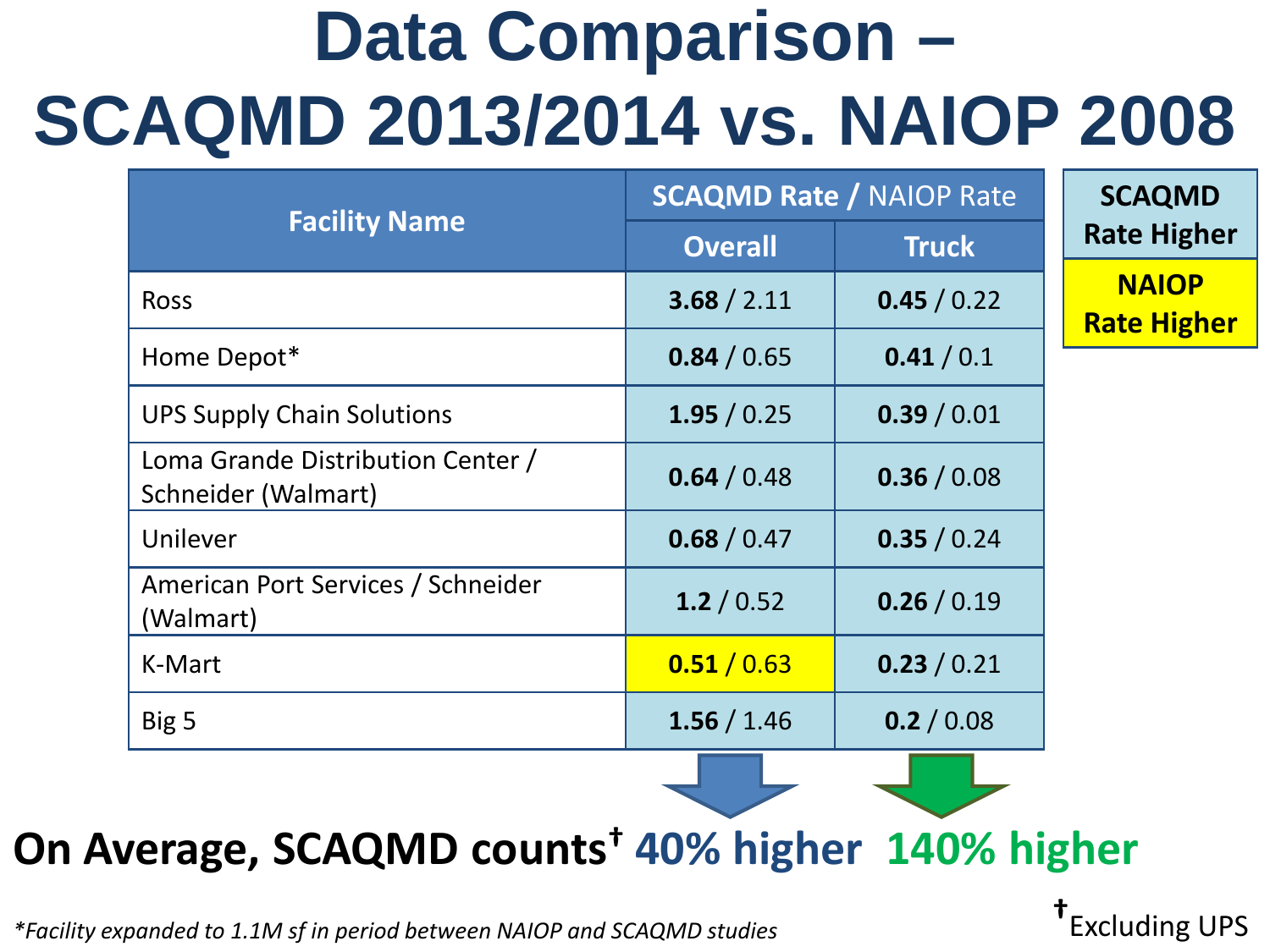#### **Possible CEQA Air Quality Analysis Approach Facility Category Selection**

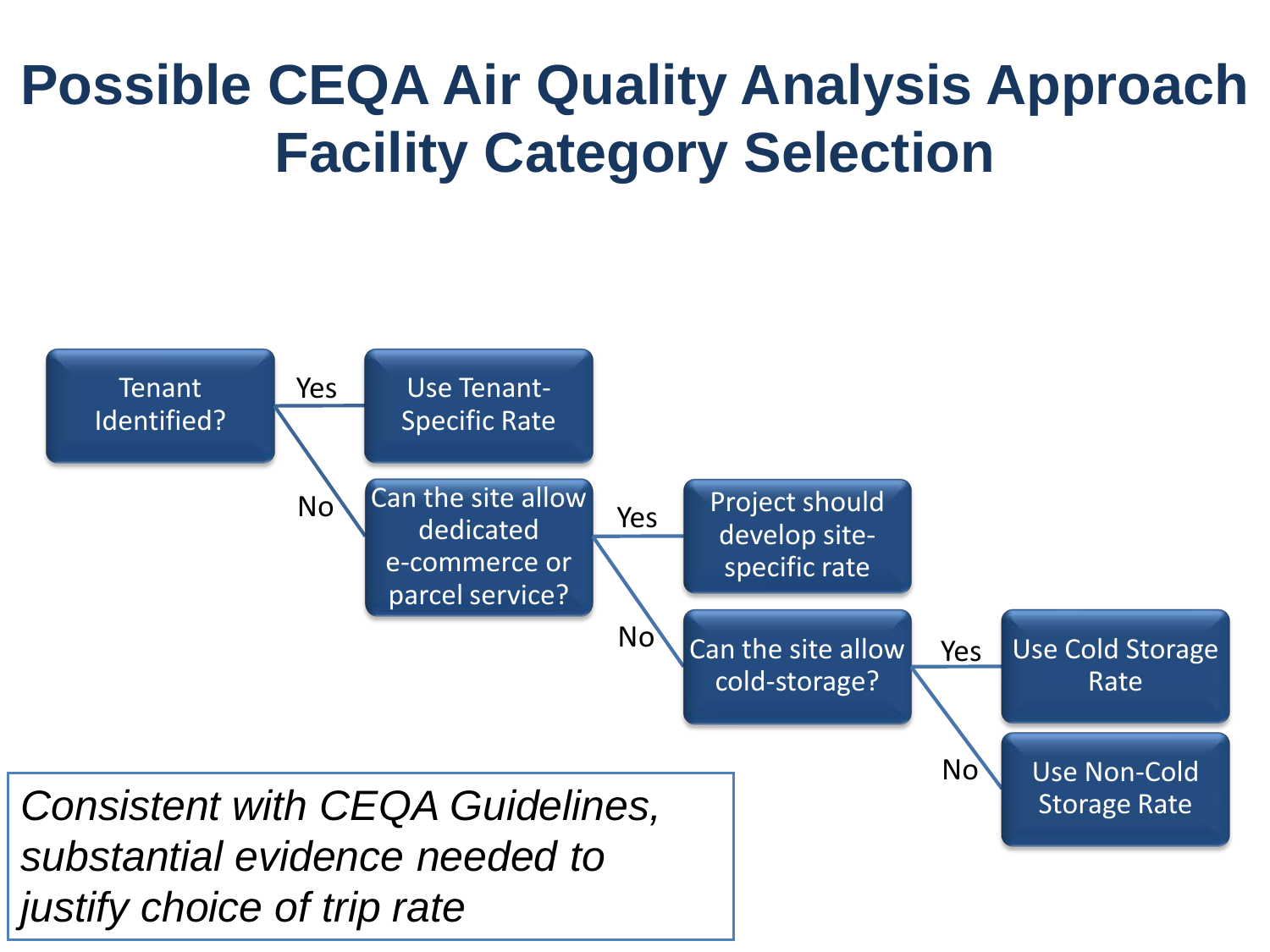#### **Possible CEQA AQ Analysis Approach**

|                                      |                          | <b>Overall Rates</b><br>$(\mathsf{trips}/\mathsf{tsf})$ |                                               | <b>Truck Rate</b><br>(trips/tsf) |                                               |
|--------------------------------------|--------------------------|---------------------------------------------------------|-----------------------------------------------|----------------------------------|-----------------------------------------------|
|                                      | <b>Grouping</b>          | <b>Average</b><br>Rate                                  | <b>Rate with</b><br><b>Peaking</b><br>Factor* | <b>Average</b><br>Rate           | <b>Rate with</b><br><b>Peaking</b><br>Factor* |
|                                      | <b>ITE</b>               | 1.68                                                    |                                               | 0.64                             |                                               |
| <b>Existing</b><br><b>Trip Rates</b> | <b>Typical CEQA doc</b>  | 1.68                                                    |                                               | 0.34                             |                                               |
|                                      | <b>CalEEMod Guidance</b> |                                                         | 2.59                                          |                                  | 1.04                                          |
| Possible Approach <sup>A,B</sup>     | <b>Only Cold Storage</b> | 2.49                                                    | 2.99                                          | 1.10                             | 1.32                                          |
|                                      | <b>Non-Cold Storage</b>  | 1.34                                                    | 1.78                                          | 0.40                             | 0.53                                          |

- *<sup>A</sup> Peaking Factor applied only to averaging periods ≤ one day*
- *<sup>B</sup> Outlier data removed*

#### **\*Peaking Factor from Business Survey**

| <b>Cold Storage</b> | <b>Non-Cold Storage</b> |
|---------------------|-------------------------|
| <b>20%</b>          | 33%                     |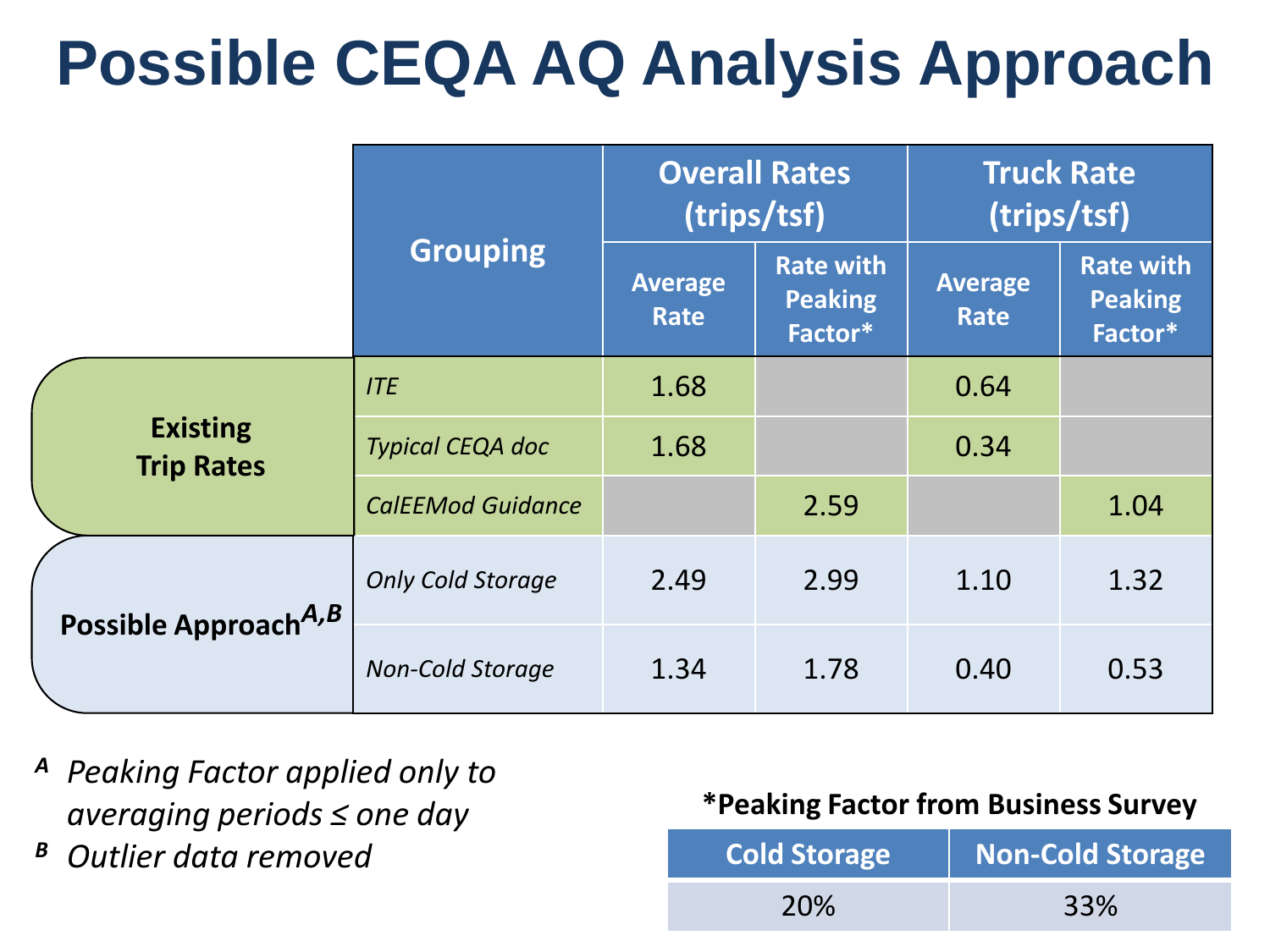### **Truck Trip Rate Comparison**

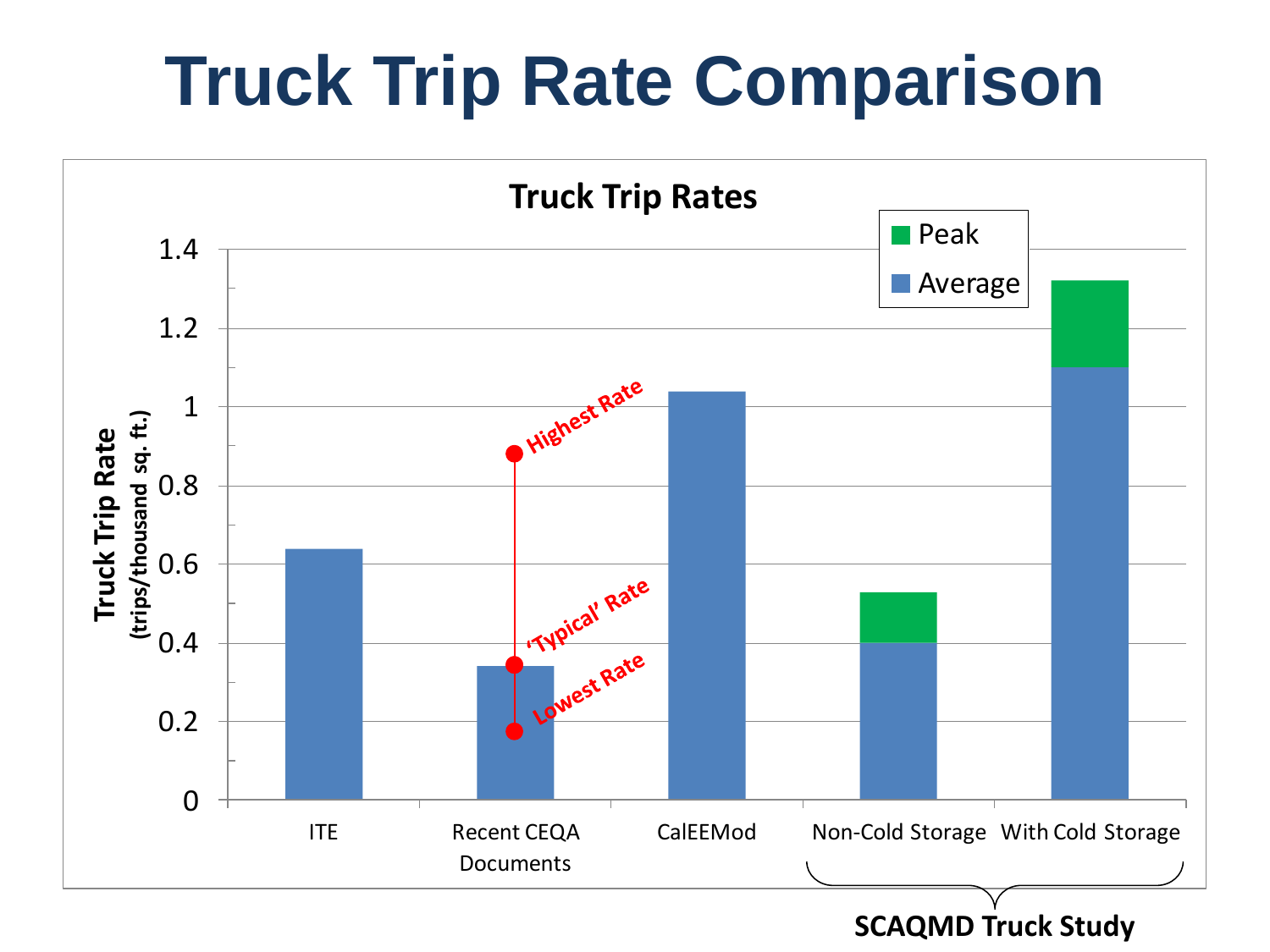# **Next Steps**

- Seek stakeholders input to:
	- $\triangleright$  Further refine analysis and recommendations
	- $\triangleright$  Develop HDT fleet mix based on study
	- $\triangleright$  Develop interim stand alone spreadsheet to calculate mobile source emissions in lieu of CalEEMod
- Collect additional trip count data from warehouses on a biannual basis
- Recommend to ITE to consider splitting out warehouses with cold storage
- Develop updated emission mitigation menu
	- e.g., WRCOG "Good Neighbor" Guidelines (2005)